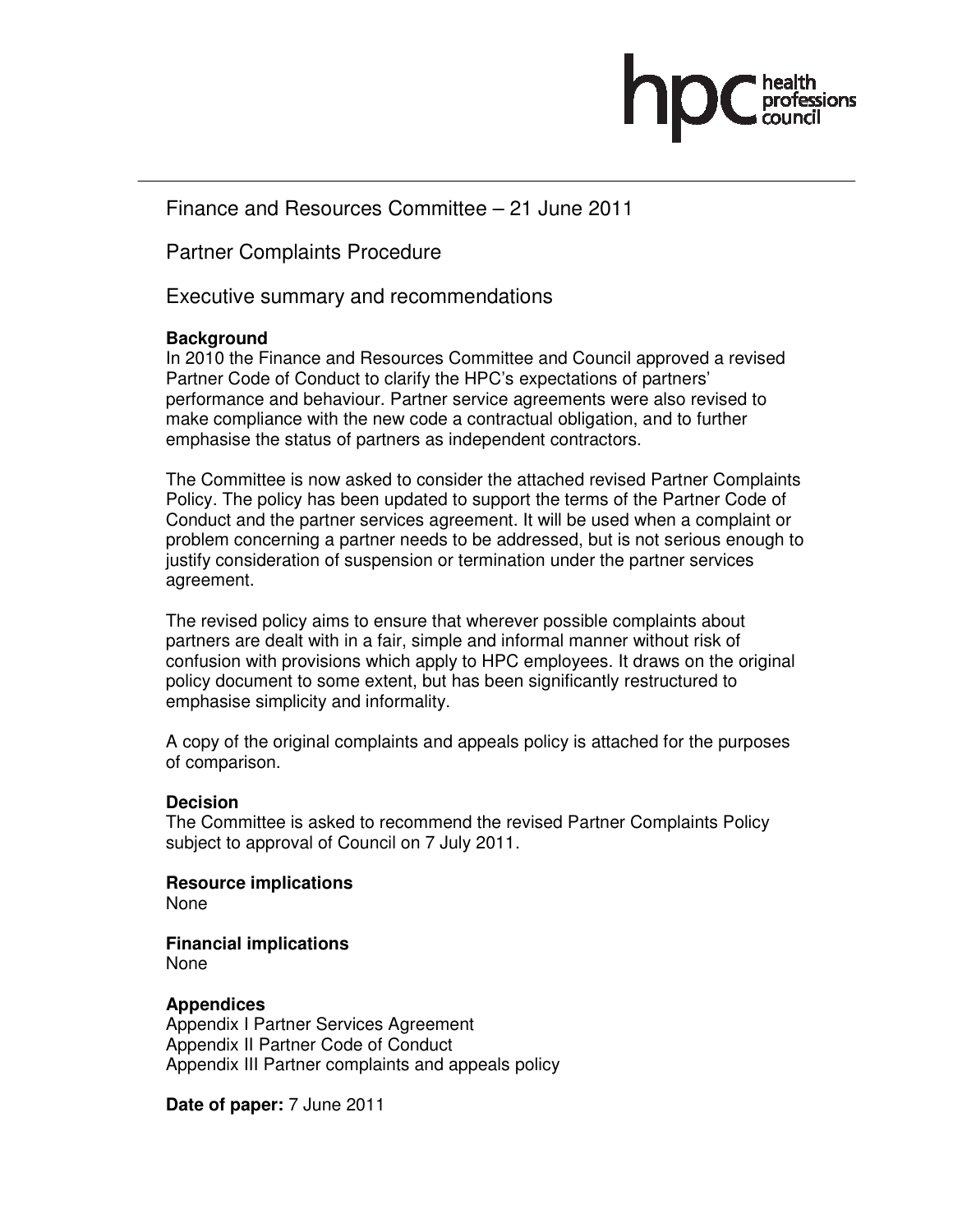

# **Partner Complaints Procedure**

#### **1. Introduction**

- 1.1 The emphasis in this Complaints Procedure (the **Procedure**) is on informality, with the object being to solve problems quickly, simply and fairly.
- 1.2 Complaints about HPC Partners are rare and the purpose of the Procedure is to assist all Partners to maintain appropriate standards of conduct and performance when providing services on behalf of the HPC. It is expected that most complaints can be resolved amicably at the Informal Stage.
- 1.3 All Partners are required to adhere to the HPC Partner Code of Conduct (the **Code**) and the other standards established by the HPC. Partners should be familiar with the Code, and comply with its terms when providing services on behalf of the HPC.

#### **2. Complaints**

- 2.1 Any complaint about a Partner should, in the first instance, be made to the Partner Manager. The Partner Manager will review the complaint and, if satisfied that it is appropriate to be dealt with under this procedure, will report the substance of the complaint to the Head of Department or Director ultimately responsible for the service delivered by the Partner.
- 2.2 Although the Procedure emphasises informality, the Partner Manager may require a verbal complaint to be confirmed in writing and require a complainant to provide further information about a complaint in order to facilitate its proper consideration.

#### **3. Informal Stage**

3.1 The object of this Informal Stage is to resolve complaints fairly, quickly and simply with the minimum of formality. For that reason, the Partner Manager and relevant Head of Department or Director have discretion as to how a complaint will be investigated and determined.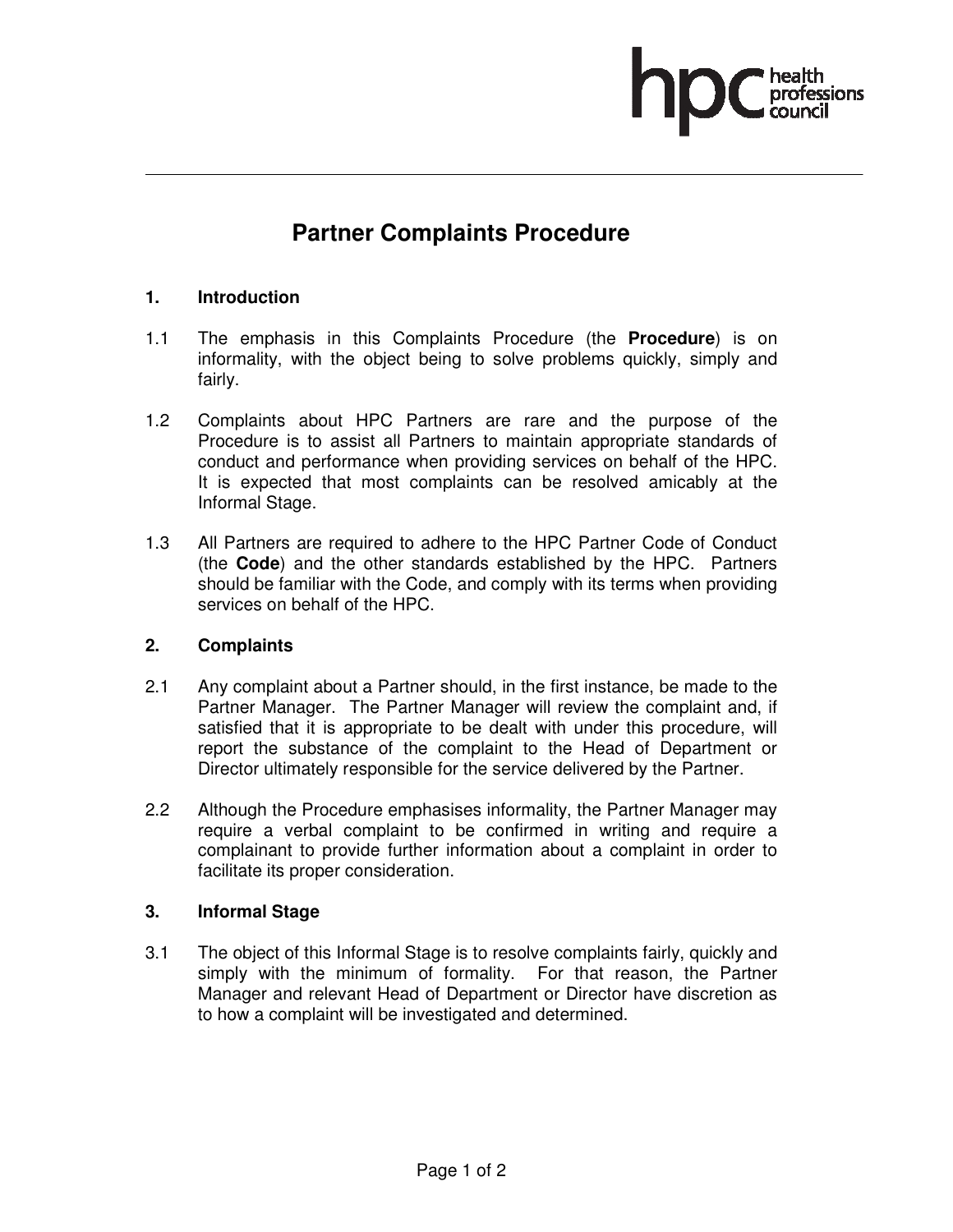- 3.2 The purpose of the Procedure is to assist Partners to maintain appropriate standards of conduct and performance. In many cases the appropriate first steps will be for the Partner Manager or relevant Head of Department or Director to discuss the complaint with the Partner, explore any factors which may have affected the Partner's conduct or performance, provide clarification about the Partner's role and offer appropriate training or other support.
- 3.3 The Partner Manager will keep a record of each complaint and, where resolution is achieved at the Informal Stage, how it was resolved.

## **4. Formal Stage**

- 4.1 The Formal Stage will apply to any complaint which cannot be resolved satisfactorily at the Informal Stage or which relates to a persistent problem which has previously been considered at that stage.
- 4.2 The relevant Head of Department or Director will send a written notice to the Partner concerned, setting out the complaint and inviting the Partner to submit any representations that the Partner may wish to make. The notice must set a date by which any representations are to be received, which must be not less than than 28 days from the date of the notice.
- 4.3 Once the time in which the Partner may make representations has elapsed (and whether or not any representations have been provided) the relevant Head of Department or Director will consider and determine the complaint.
- 4.4 The relevant Head of Department or Director will make a written record of the determination and the reasons for it and a copy will be sent to the Partner within seven days of that decision being made.

#### **5. Complaints to which the Procedure does not apply**

- 5.1 The Procedure will not apply to complaints which, in the opinion of the Partner Manager or relevant Head of Department or Director, are of a serious or persistent nature and may constitute a material breach of the contractual relationship between the Partner and the HPC. In that event the complaint will be dealt with under the terms of the Partner's Service Agreement.
- 5.2 The Procedure will also not apply to complaints relating to the fitness to practise of a Partner who is a registrant or a member of another regulated profession. Such complaints will be referred directly to the Fitness to Practise Department or other relevant regulatory body.

May 2011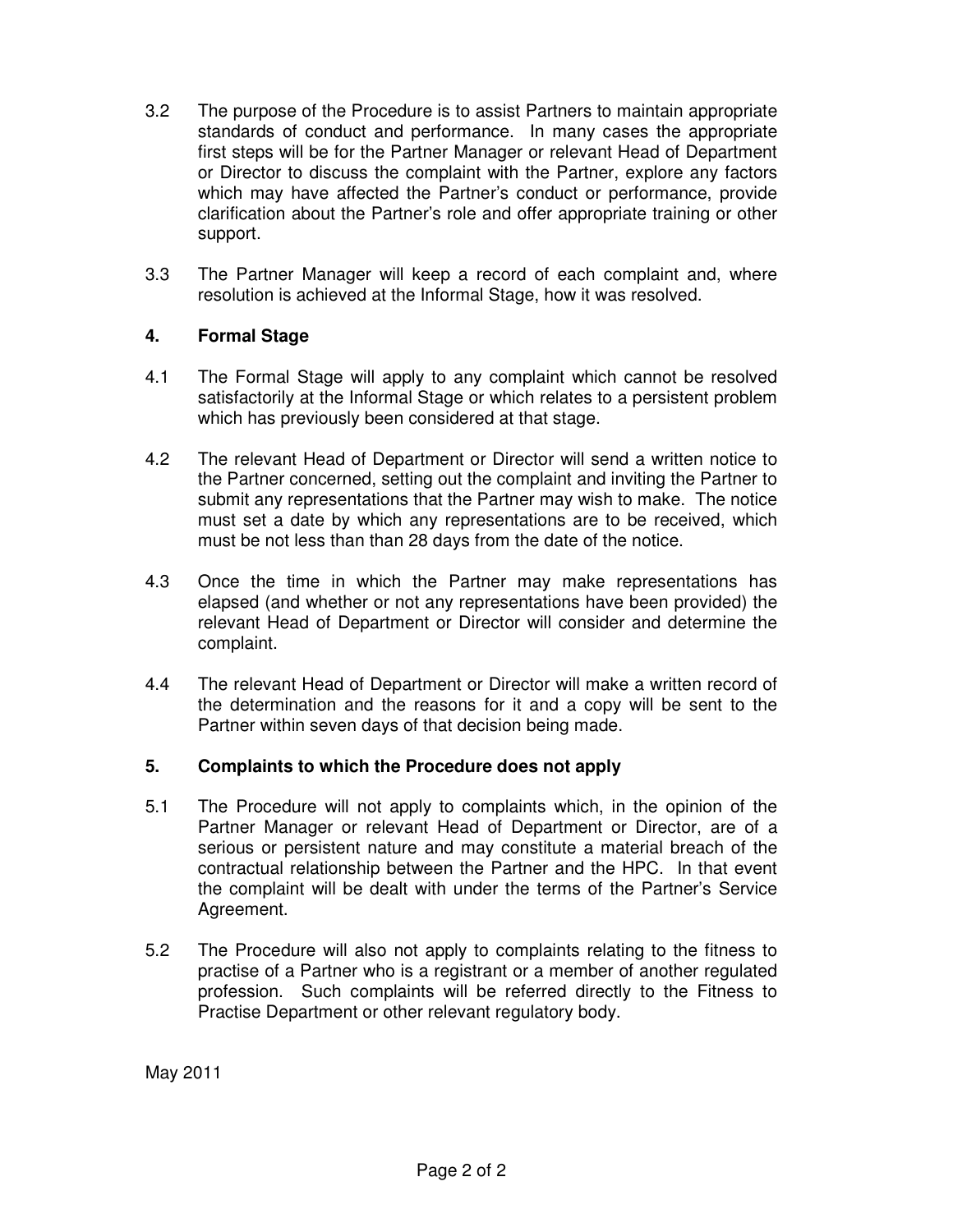**Appendix I** 

#### **PARTNER SERVICES AGREEMENT**

Date [date]

#### **Parties**

- 1. The **HEALTH PROFESSIONS COUNCIL** of Park House, 184 Kennington Park Road, London SE11 4BU (the **HPC**); and
- 2. [**NAME**] of [address] (the **Partner**)

#### **Partner Role**

[Partner Role]

#### **Background**

- A. The HPC is an independent statutory regulator whose objective is to safeguard the health and well-being of persons using or needing the services of its registrants.
- B. In the discharge of its functions under the Health Professions Order 2001 (the **Order**), the HPC needs the assistance of appropriately qualified registrants and other individuals who are able to provide certain services and who are known as "HPC partners".
- C. The Partner has agreed to be a HPC partner and the parties have agreed that the Partner shall provide the Services on the terms of this Agreement.

#### **OPERATIVE PROVISIONS**

#### **1. Definitions**

In this Agreement:

"Confidential Information" includes any information relating to the activities of the HPC which is, or is designated by the HPC as, confidential and any information which comes to the knowledge of the Partner in the course of providing the Services;

"Intellectual Property" includes without limitation copyright material, inventions, designs, processes, know-how, goodwill, reputation, logos, plans, models, computer code and trade and service marks; and

"Services" means the services of a [Partner Role] to be provided by the Partner as set out in Part A of the Schedule to this Agreement.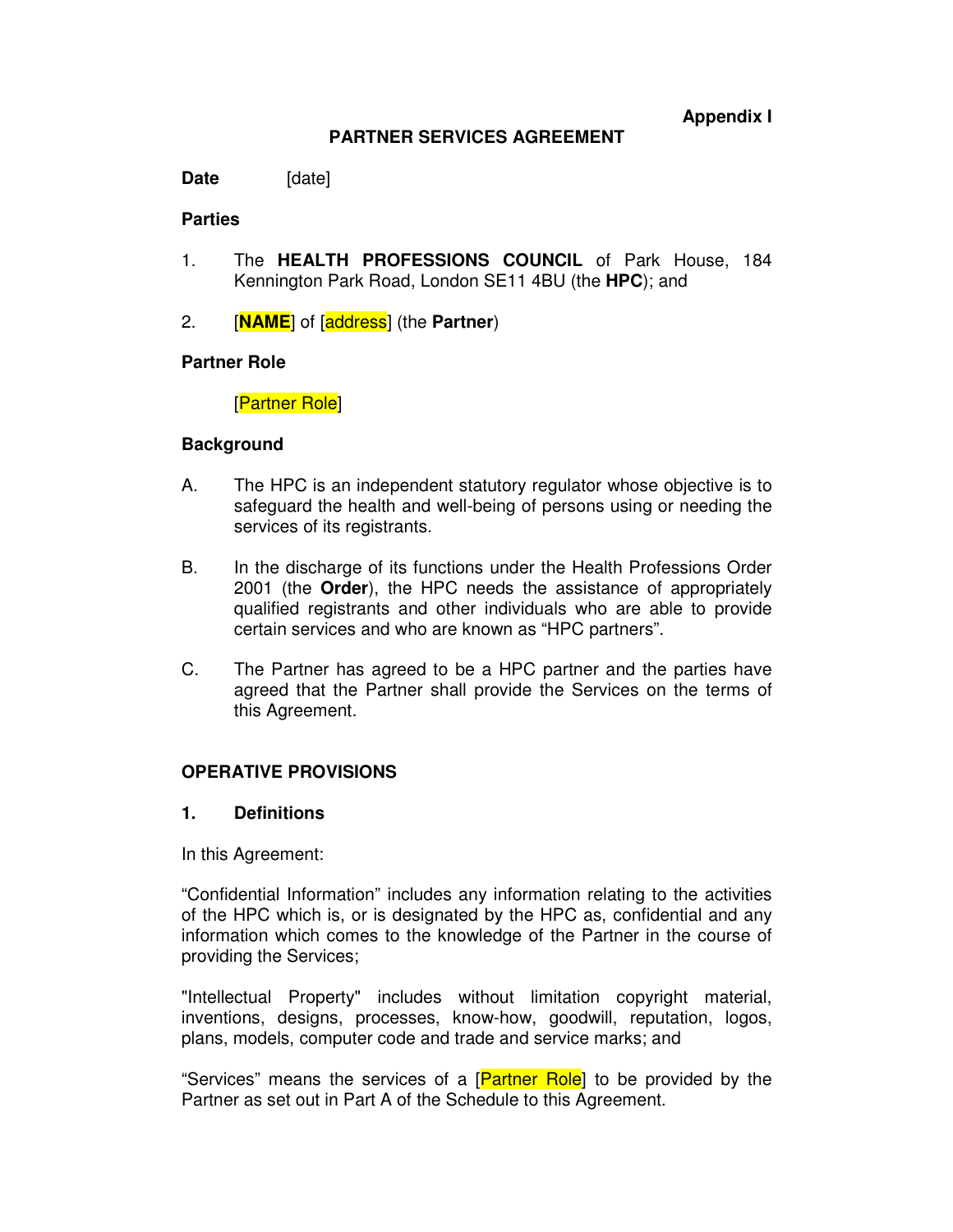## **2. Term of Agreement**

This Agreement shall commence on [date] (the **Commencement Date**) and shall continue for a period of [four years] unless it is terminated in accordance with Clause 12.

## **3. Supply of Services**

- 3.1 The Partner shall provide the Services as requested from time to time by the HPC.
- 3.2 The HPC shall provide the Partner with reasonable notice of any request to provide the Services. If the Partner cannot provide the Services on the dates and at the times so notified, the Partner shall promptly inform the requesting person or department at the HPC of that fact.
- 3.3 The HPC and the Partner agree and acknowledge that:
	- 3.3.1 the HPC is not obliged to request the Partner to provide the Services;
	- 3.3.2 the Partner is not obliged to provide the Services if so requested by the HPC; and
	- 3.3.3 the Partner has no right to provide the Services.
- 3.4 The Partner agrees to travel within the United Kingdom as may be reasonably necessary for the proper provision of the Services.
- 3.5 The Partner shall be available on reasonable notice to provide any information, advice or assistance about the Services as the HPC may reasonably require.

## **4. Status**

- 4.1 The Partner shall provide the Services to the HPC as an independent contractor and nothing in this Agreement shall create a relationship of employer and employee between the HPC and the Partner.
- 4.2 Nothing in this Agreement shall render the Partner an employee, agent or partner (in the legal sense) of the HPC. The HPC shall not be vicariously liable for the Partner's acts or omissions and the Partner shall not be entitled to contract in the name of, bind or create a liability against the HPC or to act on behalf of or in the name of the HPC without the HPC's prior written consent.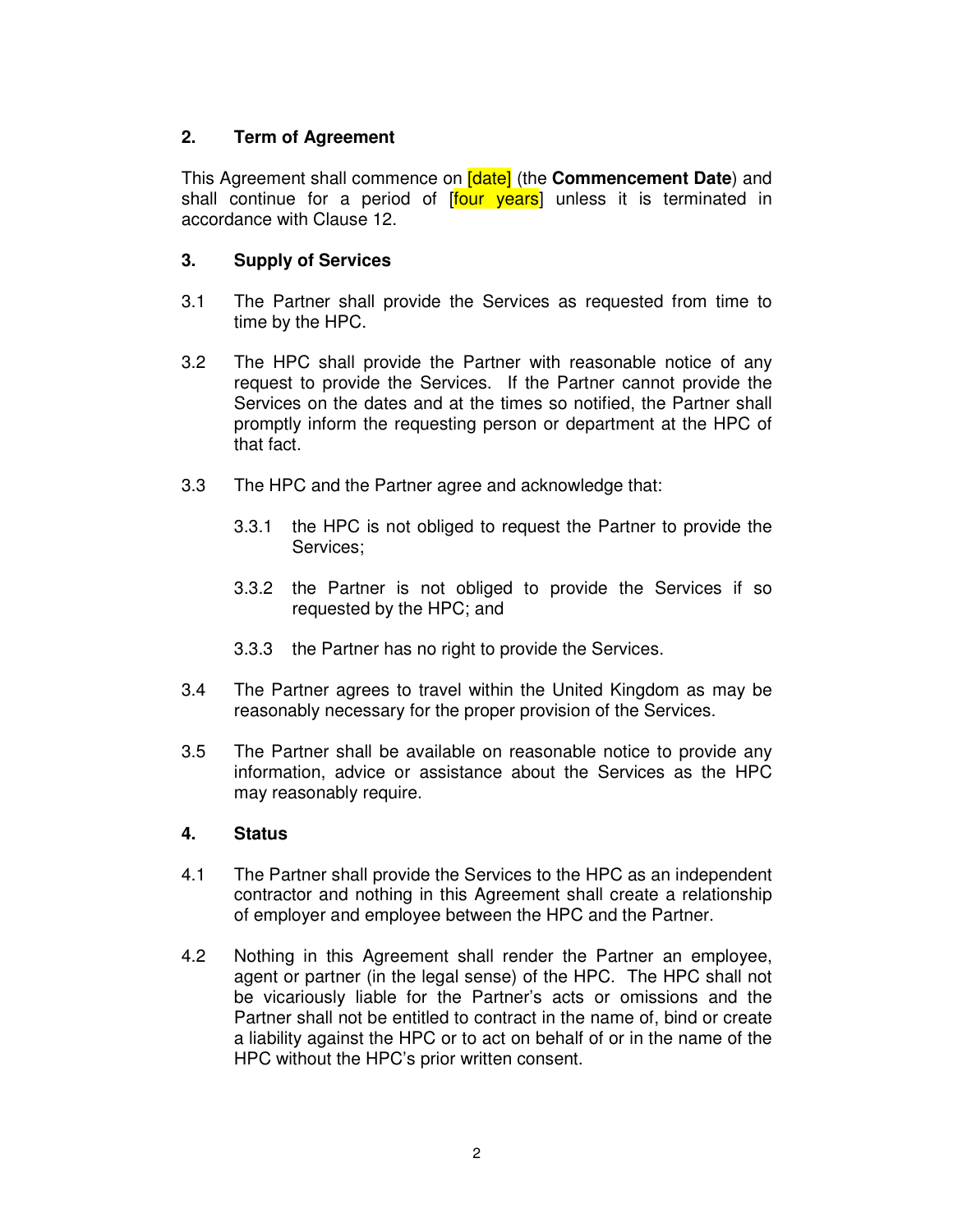- 4.3 The Partner warrants and represents to the HPC that the Partner is an independent contractor and shall account in full to the appropriate authorities for any tax, national insurance and any other levy in relation to any Fees or Expenses paid to the Partner under this Agreement.
- 4.4 The Partner shall indemnify the HPC against any liability in respect of any tax, national insurance or other levy arising from the Partner's provision of the Services and agrees that in respect of any such liability the HPC may:
	- 4.4.1 offset any liability under the indemnity in this Clause against any payment due to the Partner from the HPC; and
	- 4.4.2 provide HM Revenue and Customs and any other relevant agency with any information that they may request concerning the Fee or Expenses paid or due to be paid under this Agreement.

## **5. Partner's obligations**

- 5.1 The Partner acknowledges that the nature of the Services requires them to be provided to a high standard and the Partner represents, warrants and undertakes to the HPC that, at all times during the term of this Agreement, the Partner:
	- 5.1.1 has the necessary skills, experience and ability to perform the Services with reasonable skill, judgement, control and care and will promptly draw to the attention of the HPC any matter that might affect the Partner's ability to provide the Services;
	- 5.1.2 will at all times act in the best interests of the HPC and will use best endeavours to promote (and will do nothing that will harm or adversely interfere with) the interests of the HPC;
	- 5.1.3 will not by entering into this Agreement or performing any duties or obligations under it, be in breach of any contractual or other binding obligation, including the terms of any employment;
	- 5.1.4 will comply with all relevant policies and procedures of the HPC including, in particular, the Code of Conduct for Partners.
- 5.2 The Partner acknowledges that the HPC has entered into this Agreement based upon the Partner's personal ability and expertise, that the Partner is required to provide the Services personally and cannot delegate, transfer or sub-contract any rights or responsibilities under this Agreement.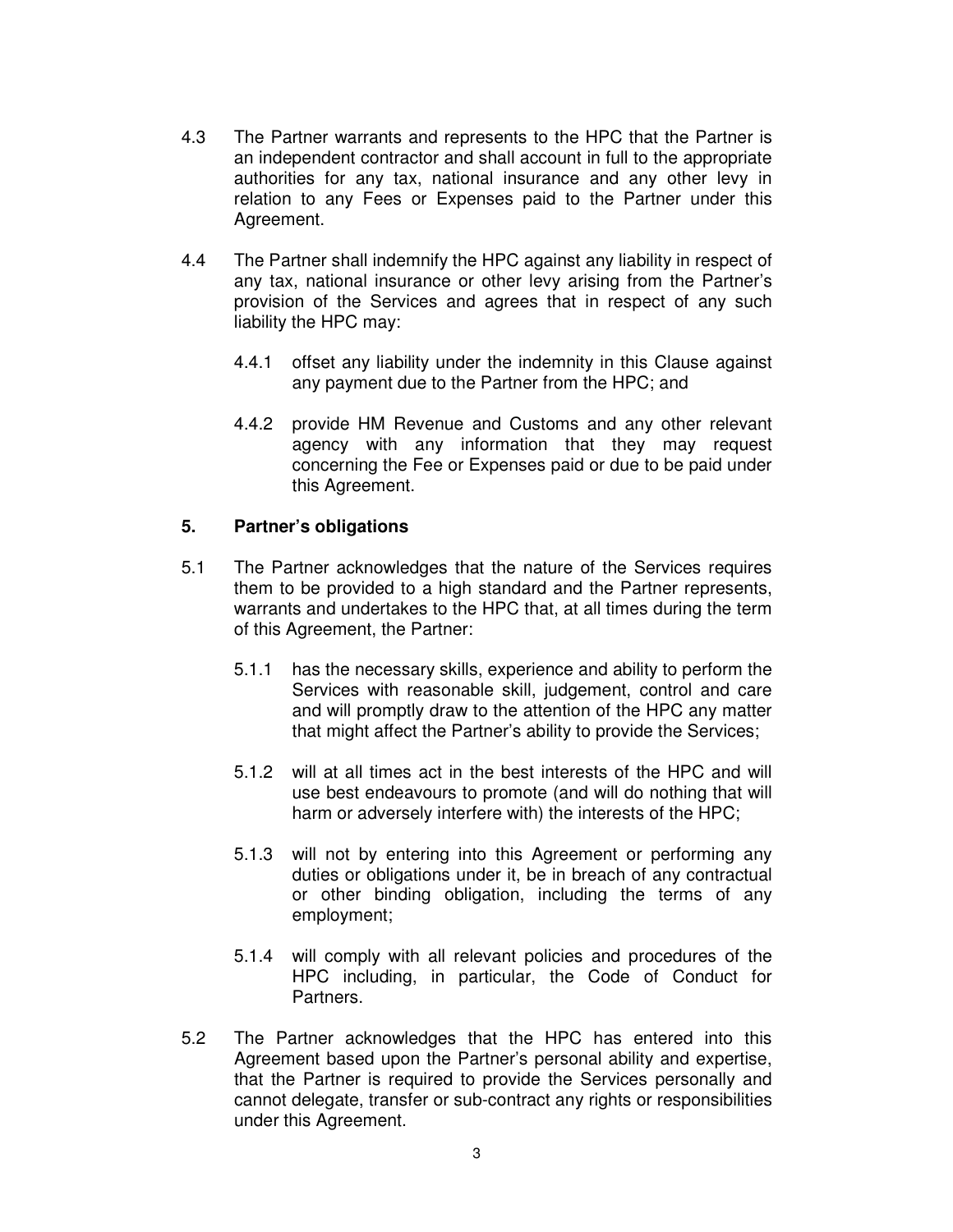- 5.3 Whenever required to do so the Partner shall promptly give a full account (in writing if so requested) to the HPC or its representative of all matters entrusted to the Partner including any information or assistance that the HPC may require in connection with its affairs and the provision of the Services.
- 5.4 Upon the HPC's reasonable request the Partner shall attend meetings with the HPC or its representative in order to review the provision of the Services by the Partner.
- 5.5 The Partner shall not make any reference to this Agreement or to the Partner's relationship with the HPC in any advertising or other promotional material nor use on any publication or document the name, symbol or style of the HPC except with the HPC's prior written consent.
- 5.6 The Partner shall promptly notify the HPC in writing (addressed to the Partner Manager) of any changes in the Partner's:
	- 5.6.1 registration status (if any) with the HPC or any other regulatory body, or of any matter which may reasonably lead to a change in that status;
	- 5.6.2 contact details (including contact details for the Partner's next of kin).

## **6. Obligations of the HPC**

- 6.1 The HPC shall at all times supply the Partner with:
	- 6.1.1 information regarding the Services required and the HPC's requirements in relation to the Services; and
	- 6.1.2 the support and assistance of such HPC personnel as is necessary to ensure that the Partner is able to provide the Services.
- 6.2 The HPC shall provide the Partner with such training in the performance of the Partner role as it considers appropriate, which may include refresher training from time to time.

#### **7. Fees**

7.1 In consideration of the Services provided by the Partner under this Agreement, the HPC shall pay to the Partner the relevant fees for the Partner role determined by the HPC from time to time (the **Fees**) which, on the date this Agreement is made, are as specified in Part B of the Schedule to this Agreement.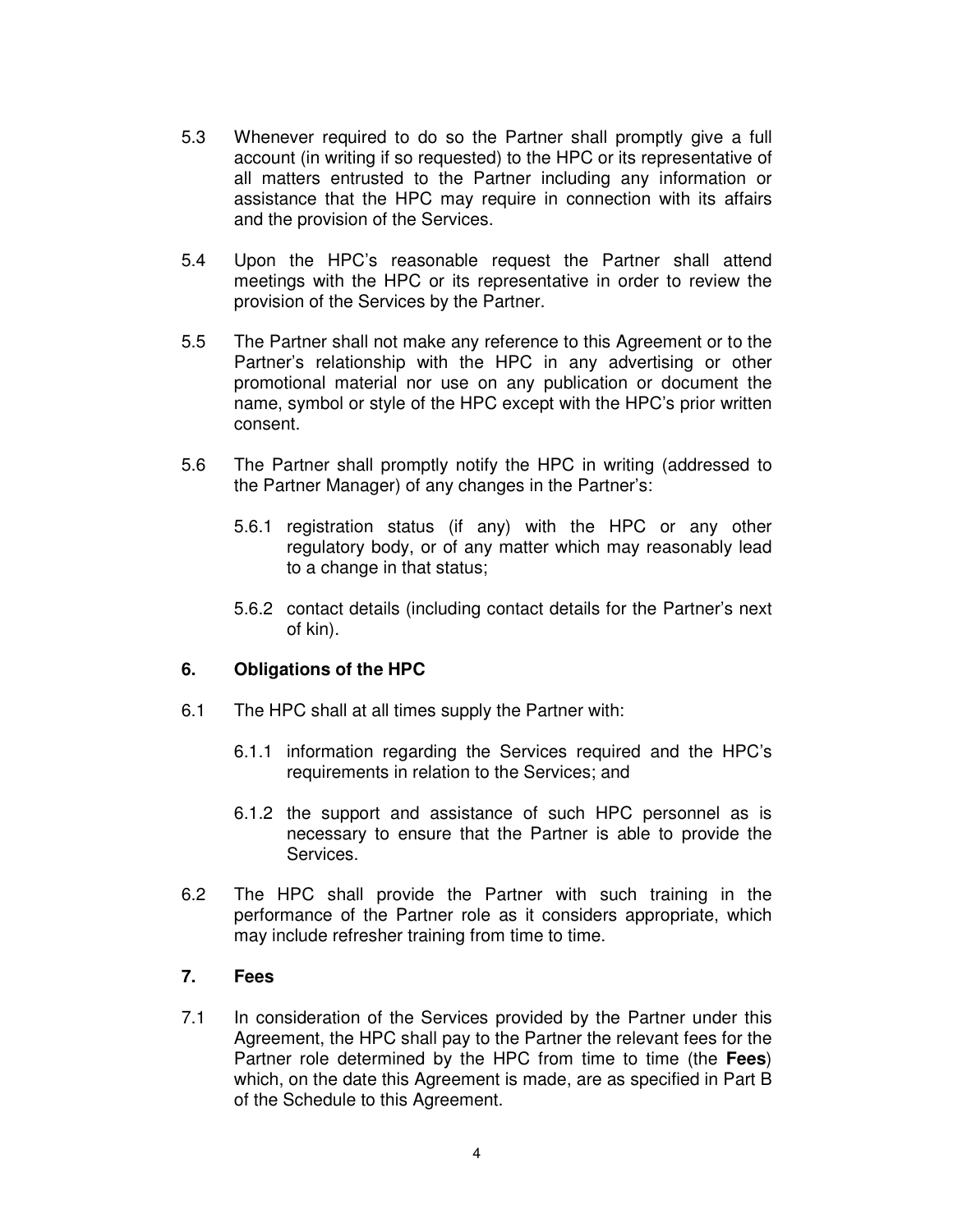- 7.2 The Partner shall submit invoices to the HPC for the Fees within one calendar month of any Services to which that invoice relates being provided by the Partner.
- 7.3 the HPC shall use its reasonable endeavours to settle any such invoice within 30 days of receipt.
- 7.4 The Fees shall be inclusive of VAT (if applicable).
- 7.5 If the Partner performs the Services with the consent of and whilst being paid by their employer, the HPC will, with the agreement of the Partner, pay the Fees due to that Partner to the Partner's employer.

## **8. Expenses**

- 8.1 The HPC will reimburse the Partner for all reasonable out of pocket and business expenses wholly, necessarily and properly incurred by the Partner in the proper provision of the Services (the **Expenses**).
- 8.2 The Partner shall only be entitled to be reimbursed in respect of the Expenses if they:
	- 8.2.1 comply with the HPC's Expenses Policy; and
	- 8.2.2 are supported by appropriate VAT receipts, invoices or other documentary evidence which is acceptable to the HPC.
- 8.3 The Partner shall include in any invoice submitted in accordance with Clause 7.2 any Expenses incurred by the Partner during the period to which the invoice relates and for which the Partner is entitled to be reimbursed.
- 8.4 Any attempt by the Partner to knowingly or falsely claim Expenses in breach of the HPC's Expenses Policy shall result in the termination of this Agreement without notice.

#### **9. Conflicts of interest**

- 9.1 This Agreement shall not prevent the Partner from being employed by or providing any services to any third party provided that any such employment or services does not:
	- 9.1.1 cause a breach of any provision of this Agreement;
	- 9.1.2 impinge upon the Partner's ability to provide the Services; or
	- 9.1.3 place the Partner in a conflict of interest with the HPC.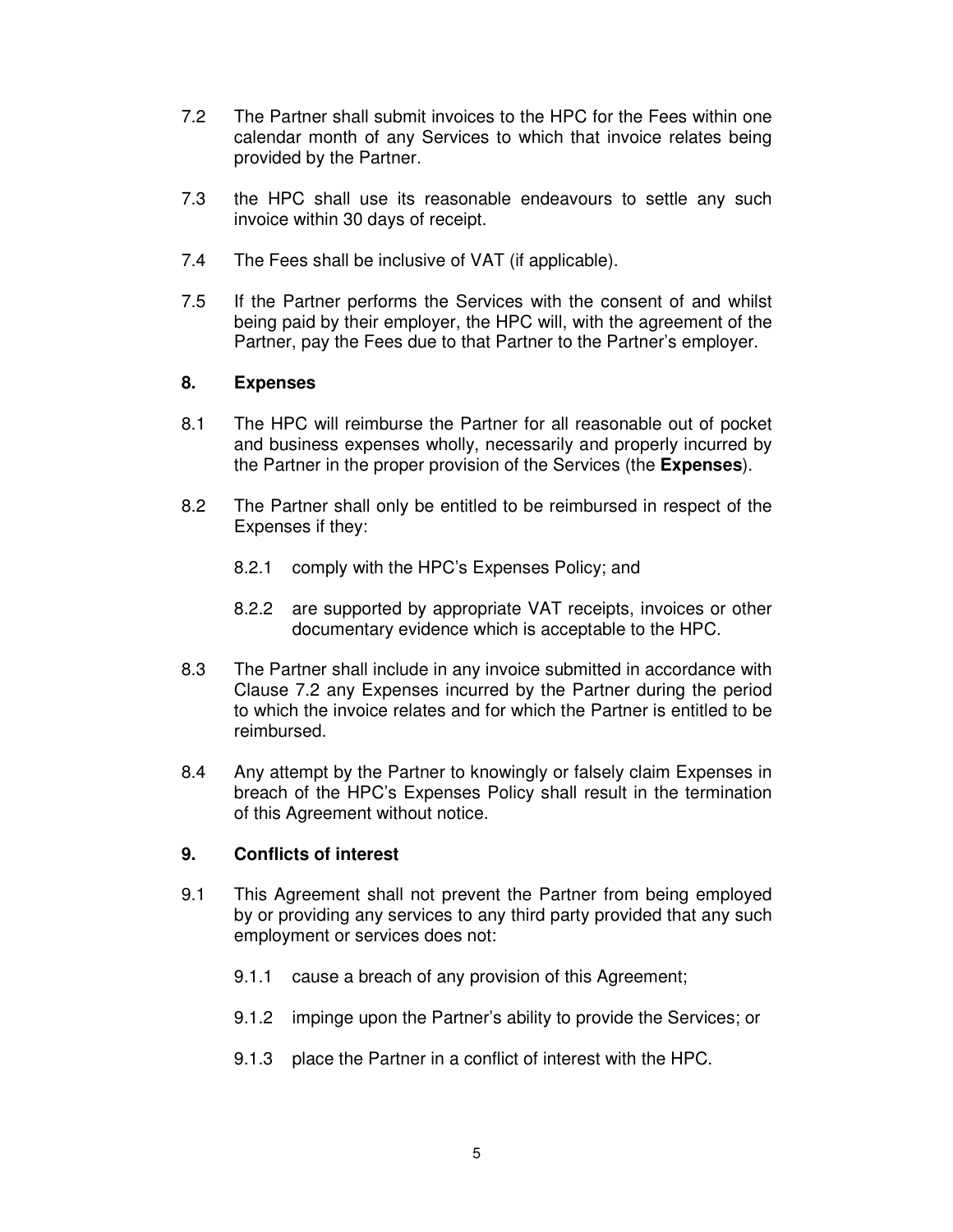9.2 A conflict of interest shall be deemed to arise, without limitation, where there is a material risk that Confidential Information of the HPC or any person it deals with might be disclosed or the affairs of the HPC or any such person might be otherwise adversely affected by the provision of services by the Partner to a third party.

### **10. Confidential Information**

- 10.1 In the course of providing the Services the Partner will have access to and be provided with information in respect of the affairs of the HPC and others, all of which information is or may be confidential. The Partner shall not make, except for the benefit of the HPC, any record of any Confidential Information and any such record shall be and remain the property of the HPC.
- 10.2 The Partner shall not at any time (except in the course of providing the Services) disclose or make use of any Confidential Information acquired in the course of providing the Services.
- 10.3 The Partner shall use all reasonable endeavours to prevent the unauthorised use or disclosure of any Confidential Information by others and shall immediately inform the HPC if the Partner becomes aware of the possession or use of any Confidential Information by any person not authorised to possess or use it.
- 10.4 The Partner shall not be in breach of this Clause if Confidential Information is disclosed by the Partner with the prior written consent of the HPC or in compliance with an order of a competent court.
- 10.5 The obligations in this Clause shall continue to apply after the termination of the other provisions of this Agreement but shall cease to apply to any information which may come into the public domain otherwise than by breach of the Partner's obligations under this Clause.

## **11. Intellectual Property**

The Partner agrees and acknowledges and that any Intellectual Property created by the Partner in the course of providing the Services and which relates to the affairs of the HPC shall be the property of the HPC.

## **12. Suspension and Termination**

- 12.1 The HPC may suspend the Partner from performing any Services under this Agreement if it has reasonable grounds to believe that the Partner:
	- 12.1.1 has acted in a manner which may entitle the HPC to terminate the Agreement; or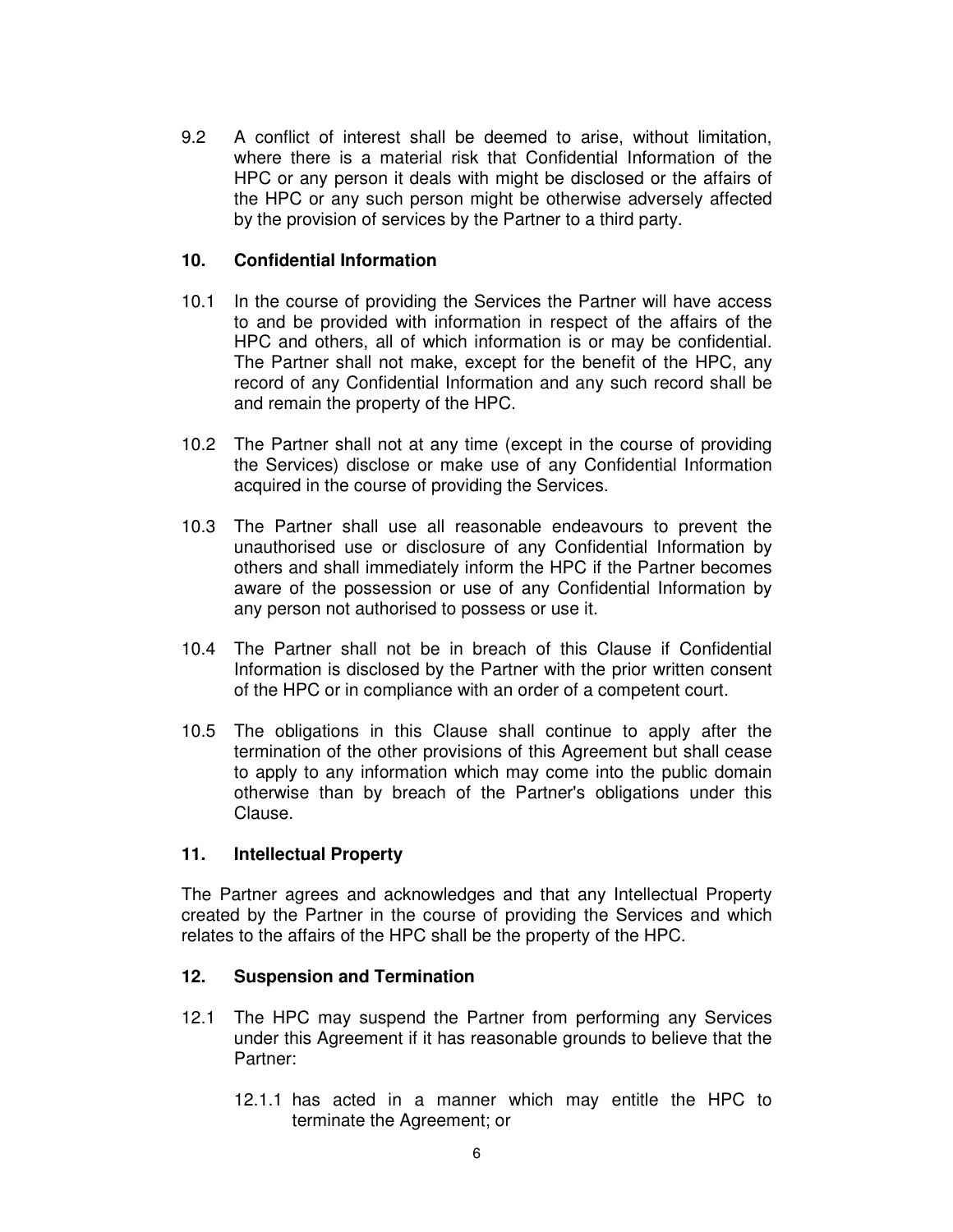- 12.1.2 has breached of the Code of Conduct for Partners; or
- 12.1.3 is the subject of any of the provisions of Rule 8 of the Health Professions Council (Practice Committees and Miscellaneous Amendments) Rules 2009 (suspension of committee membership)
- 12.2 Subject to clause 12.3, this Agreement may terminated by either party giving to the other not less than three months' written notice.
- 12.3 The HPC may terminate this Agreement summarily without any requirement for notice if the Partner:
	- 12.3.1 commits any serious breach of this Agreement or any obligation under it;
	- 12.3.2 performs the Services in an ineffective, incompetent or otherwise unsatisfactory manner;
	- 12.3.3 no longer satisfies a criterion for being a Partner, including but not limited to ceasing to practise or be permitted to practise a particular profession or ceasing to be within a particular category of person;
	- 12.3.4 refuses or fails within a reasonable time, and without providing notice of unavailability to the HPC, to provide any of the Services after receipt of a written request from the HPC to do so;
	- 12.3.5 acts in a manner which, in the reasonable opinion of the HPC, has brought or is likely to bring either the Partner or the HPC into disrepute or has or is likely to impair the Partner's ability to provide any of the Services to the HPC or to do so in any manner or at any time which the HPC shall reasonably have required of the Partner;
	- 12.3.6 is convicted of or accepts a caution for any criminal offence involving dishonesty, violence or sexual misconduct other than an offence that does not in the reasonable opinion of the HPC affect the Partner's position under this Agreement; or
	- 12.3.7 is subject to a determination by the HPC or any other regulatory or licensing body to the effect that the Partner's fitness to practise is impaired; or
	- 12.3.8 is the subject of any of the provisions of Rule 7 of the Health Professions Council (Practice Committees and Miscellaneous Amendments) Rules 2009 (termination of committee membership);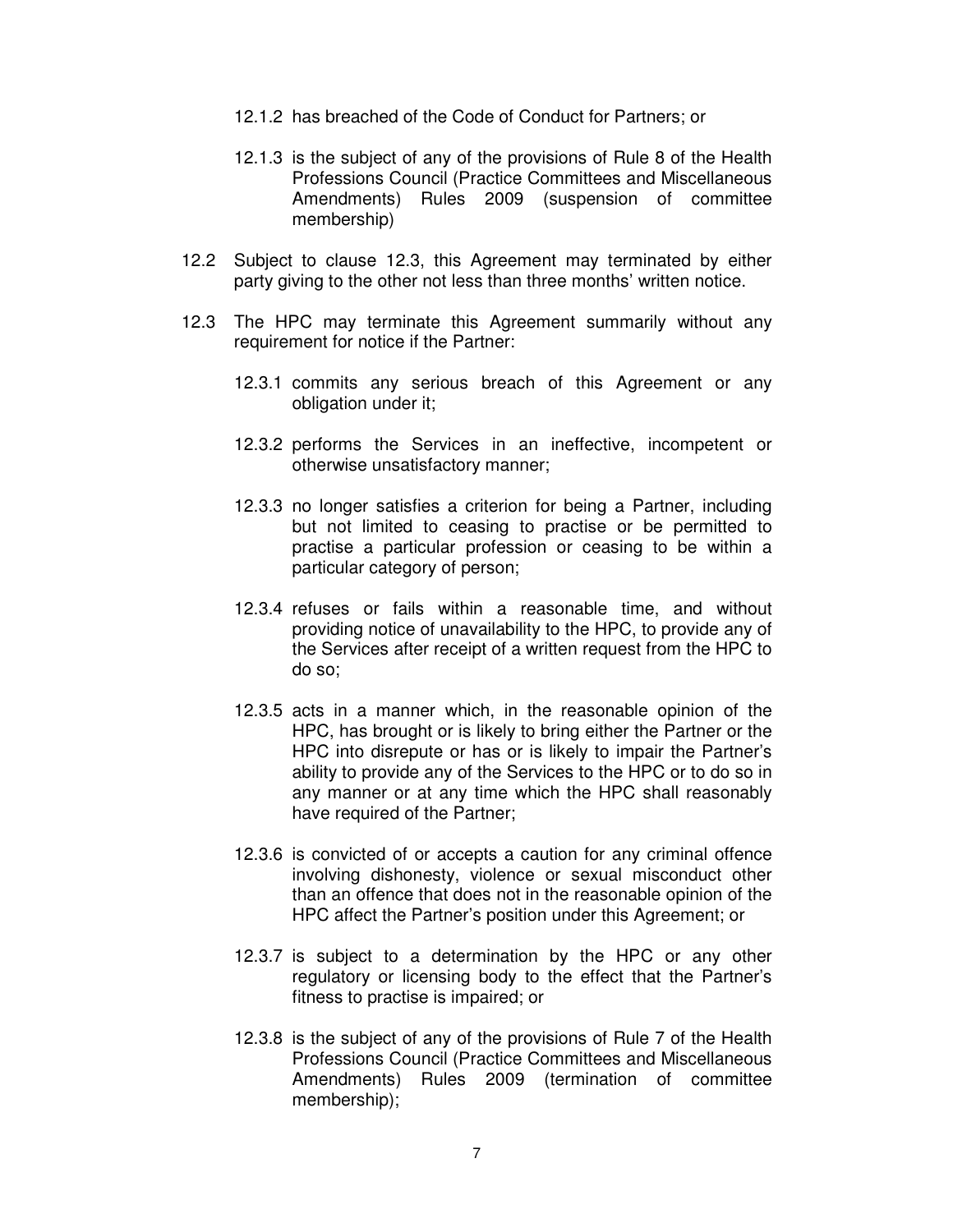and in the event of such termination the Partner will not have any claim for damages or otherwise against the HPC in respect of such termination.

## **13. Ownership and delivery up of property**

- 13.1 All property of the HPC that comes into the possession or control of the Partner in the provision of the Services shall remain the property of the HPC.
- 13.2 At the request of the HPC or upon the termination of this Agreement (for whatever reason) the Partner shall immediately deliver up to the HPC all property belonging to or relating to the affairs of the HPC, including but not limited to any records, documents, software, keys and security passes which are in the Partner's possession or control.
- 13.3 The Partner's obligation under Clause 13.2 includes the return of all copies, drafts, reproductions, notes, extracts or summaries (however stored or made) of all documents or software.

## **14. Transfer, sub-contracting and third party rights**

- 14.1 This Agreement is personal to the HPC and the Partner neither of whom shall assign, novate, sub-contract or otherwise dispose of this Agreement.
- 14.2 No third party shall have any rights under the Contracts (Rights of Third Parties) Act 1999 in connection with this Agreement.

#### **15. Waiver**

Any failure or delay by the HPC in exercising any power or remedy provided to it by law or under this Agreement shall not be a waiver of that power or remedy.

#### **16. Notices**

- 16.1 Except where this Agreement expressly provides otherwise, any notices and other communications required to be given by either party to the other shall be in writing and may be delivered or sent by first class post to the HPC (addressed to the Partner Manager) at its offices for the time being and to the Partner's last known address.
- 16.2 Any receipt issued by the postal authorities shall be conclusive evidence of the fact and date of posting of any such notice.

## **17. Entire agreement**

17.1 This Agreement constitutes the whole of the terms agreed between the parties in respect of the subject matter of this Agreement.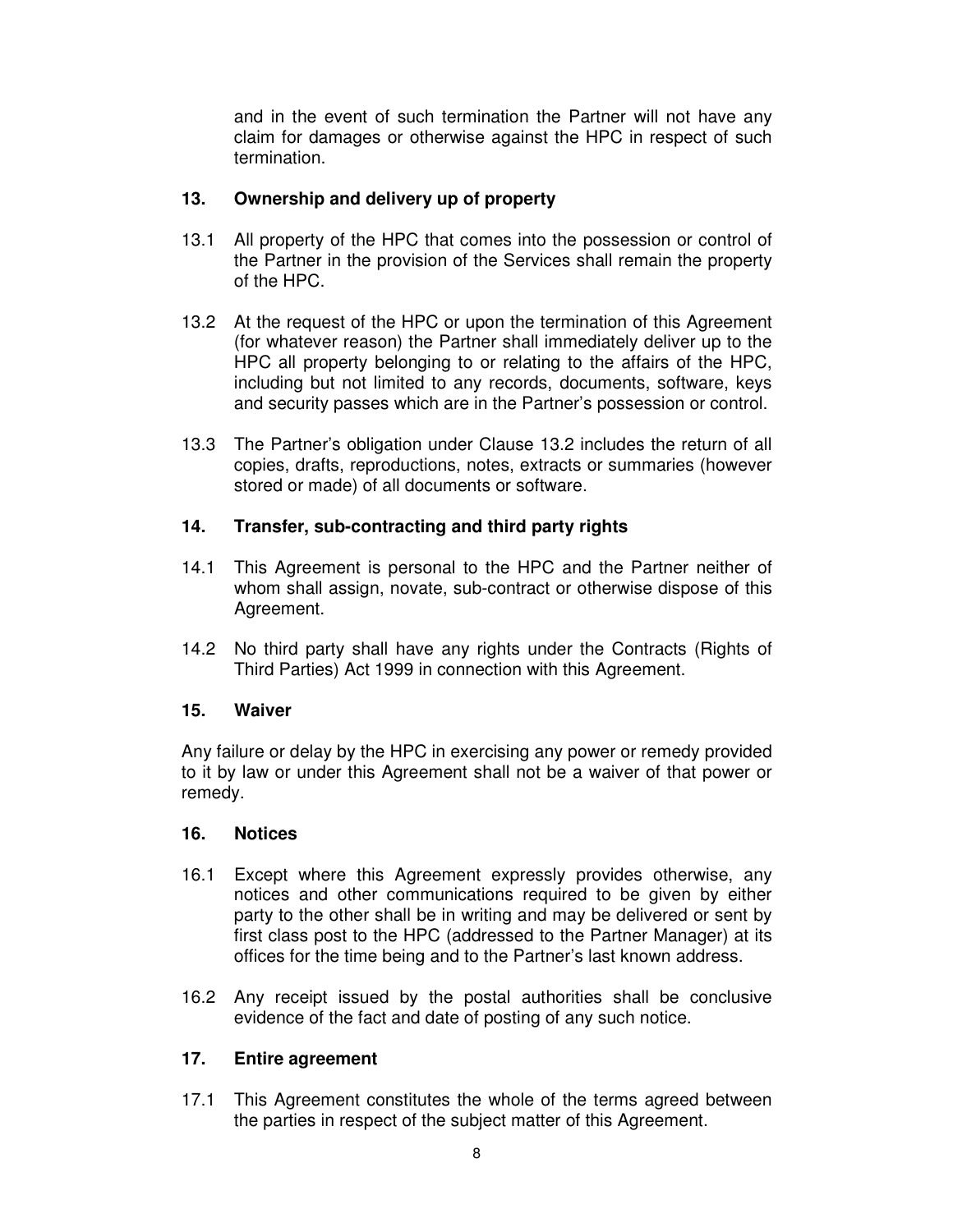17.2 This Agreement shall be capable of being varied only by the written agreement of the parties.

## **18. Governing law and jurisdiction**

This Agreement shall be governed by and construed in accordance with English Law. The parties agree that the Courts of England and Wales shall have exclusive jurisdiction to settle any dispute that may arise out of or in connection with this Agreement

SIGNED on behalf of the HEALTH PROFESSIONS COUNCIL

Authorised Signatory

SIGNED by [Partner]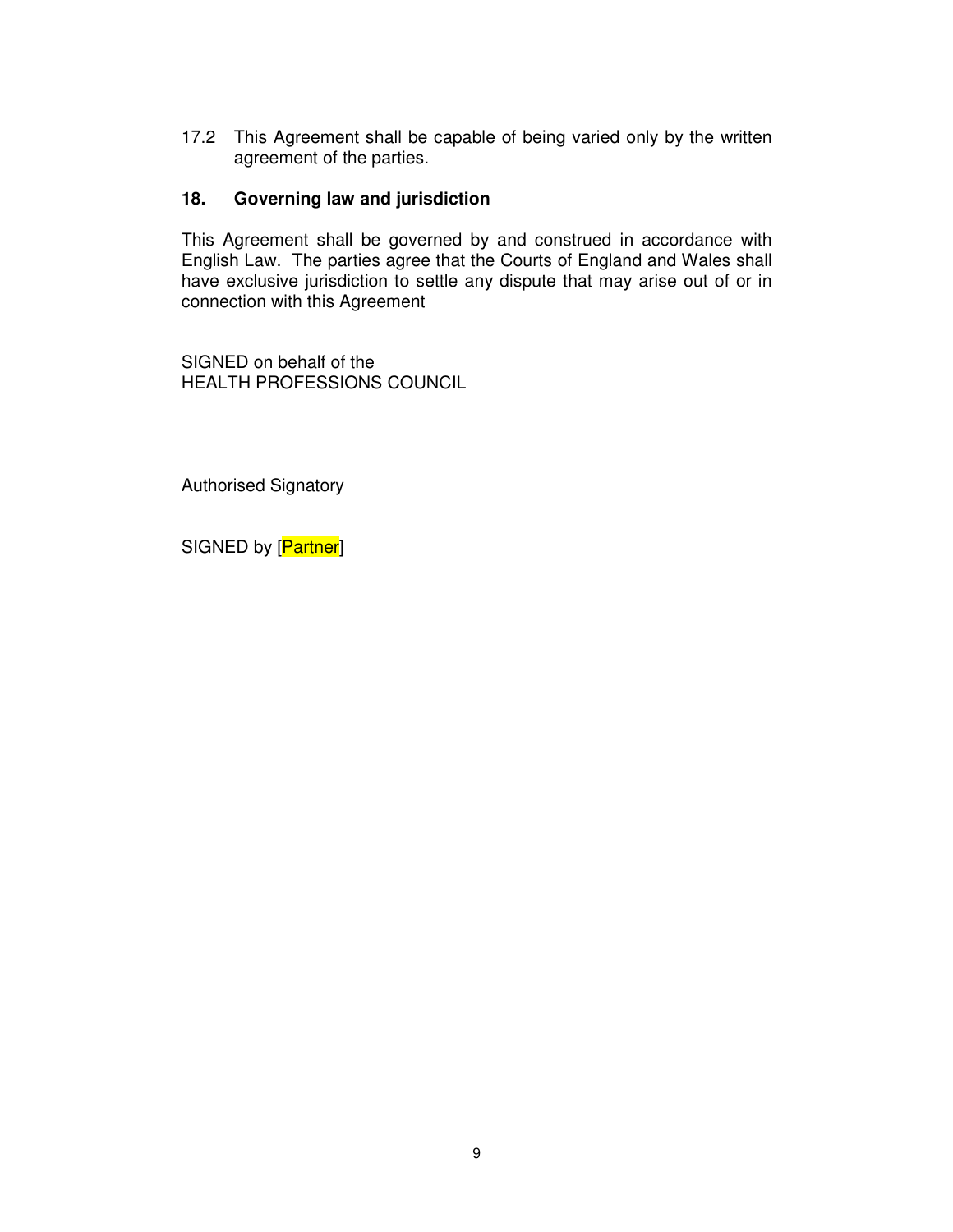# **Partner Code of Conduct**

## **Introduction**

Partners work in several roles for the HPC. They make important and valuable contributions to HPC's decision-making processes by providing the following expertise:

- **Panel Members** and **Panel Chairs** together form Panels which conduct hearings and make other decisions in Fitness to Practise cases;
- **Legal Assessors** advise those participating in Fitness to Practise proceedings, ensure those proceedings are fair and legally compliant and help Panels to draft their decisions;
- **Registrant Assessors** and **Medical Assessors** provide professional expertise in Fitness to practise proceedings;
- **Visitors** evaluate and report on institutions providing and delivering (or proposing to provide and deliver) approved education and training;
- **Registration Assessors** assess registration applications to ensure that applicants meet the required standards of proficiency;
- **CPD Assessors** assess registrants' CPD submissions to ensure that they meet the relevant HPC standards.

HPC is an open and transparent organisation and Partners should be aware that high standards of conduct and personal integrity are essential to maintaining public confidence in the HPC.

In performing their roles, Partners are expected to maintain high standards of conduct. This Code of Conduct applies to all Partners and compliance with its terms is part of the contract between each Partner and the HPC. Partners must ensure that they are familiar with the Code and that their actions comply with its provisions.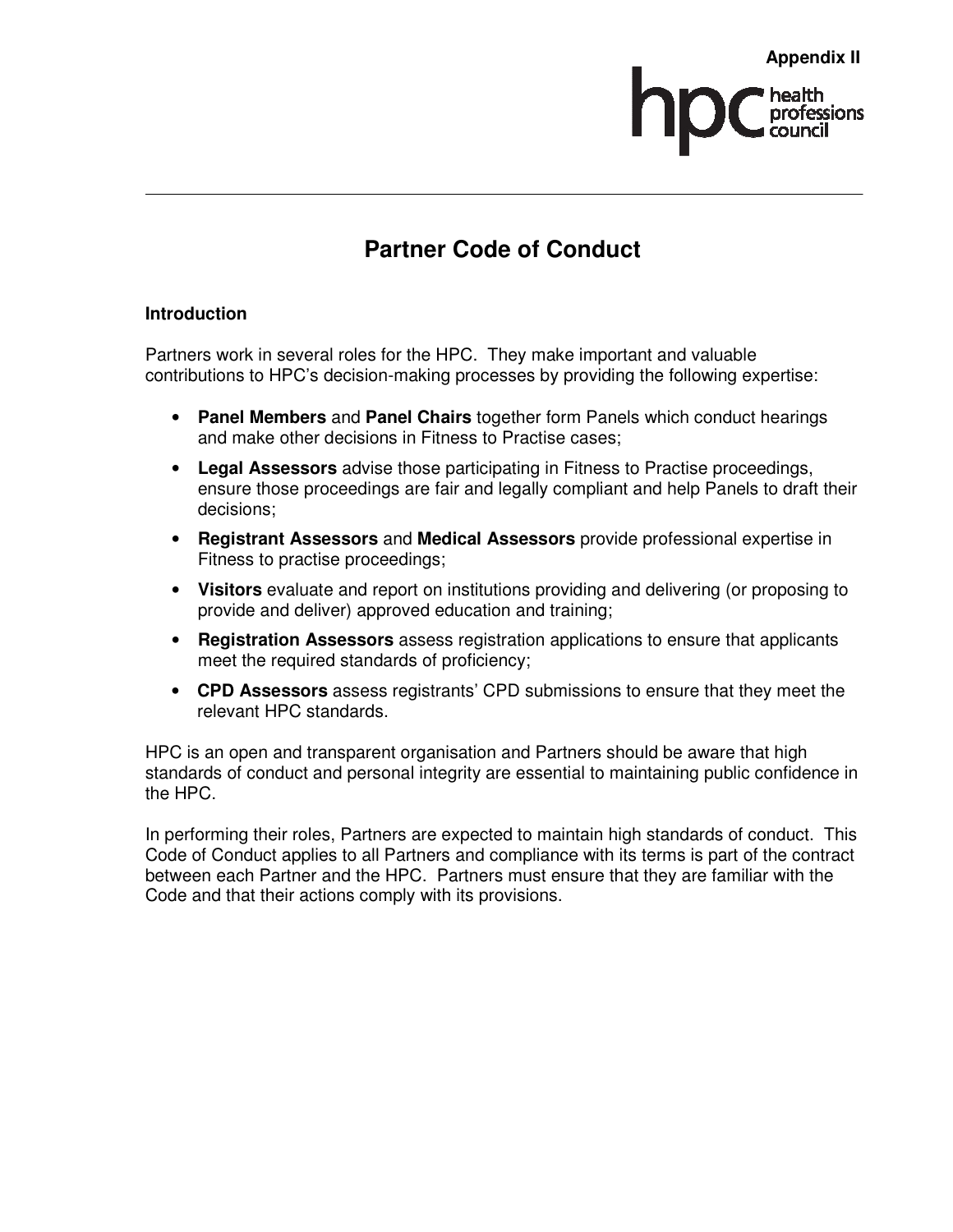# **The Code of Conduct**

#### **General principles**

Partners are expected to act at all times in the manner of someone associated with a public regulatory body. They should refrain from any illegal, dishonest or unethical conduct at all times, not just when they are providing services to the HPC.

Partners must:

- act in good faith, with honesty, integrity and probity;
- promote the HPC's objective of protecting the public;
- comply with the seven principles of public life (set out below);
- treat others equally, fairly and with respect; and
- take personal responsibility for adhering to this Code of Conduct.

Partners must not:

- act in a manner which may bring HPC into disrepute; or
- misuse their position for personal gain or to promote their other interests.

#### **Non Discrimination**

Partners must treat others with dignity and fairness. Partners must not unlawfully discriminate against anyone because of their religion, belief, race, colour, gender, marital status, disability, sexual orientation, age, social and economic status or national origin.

### **Conflicts of interests**

Partners must disclose any interest which they may have (or might be seen to have) in the outcome of any decision in which they are asked to participate. Partners must also disclose any interest that could otherwise prejudice any service they are asked to perform.

Partners must consider potential conflicts of interest at the earliest stage possible and declare any interest as soon as they realise it is necessary to do so. A Partner must not participate in any decision or perform any other service until the potential conflict is resolved.

Partners must recognise that:

- in dealing with conflicts of interest, the test to be applied is not whether an interest would influence their decision, but whether a member of the public, acting reasonably, may think that it might have such an influence;
- similar considerations apply to the interests of a spouse or close relative, as a member of the public, acting reasonably, may regard those interests as effectively being the interests of the Partner; and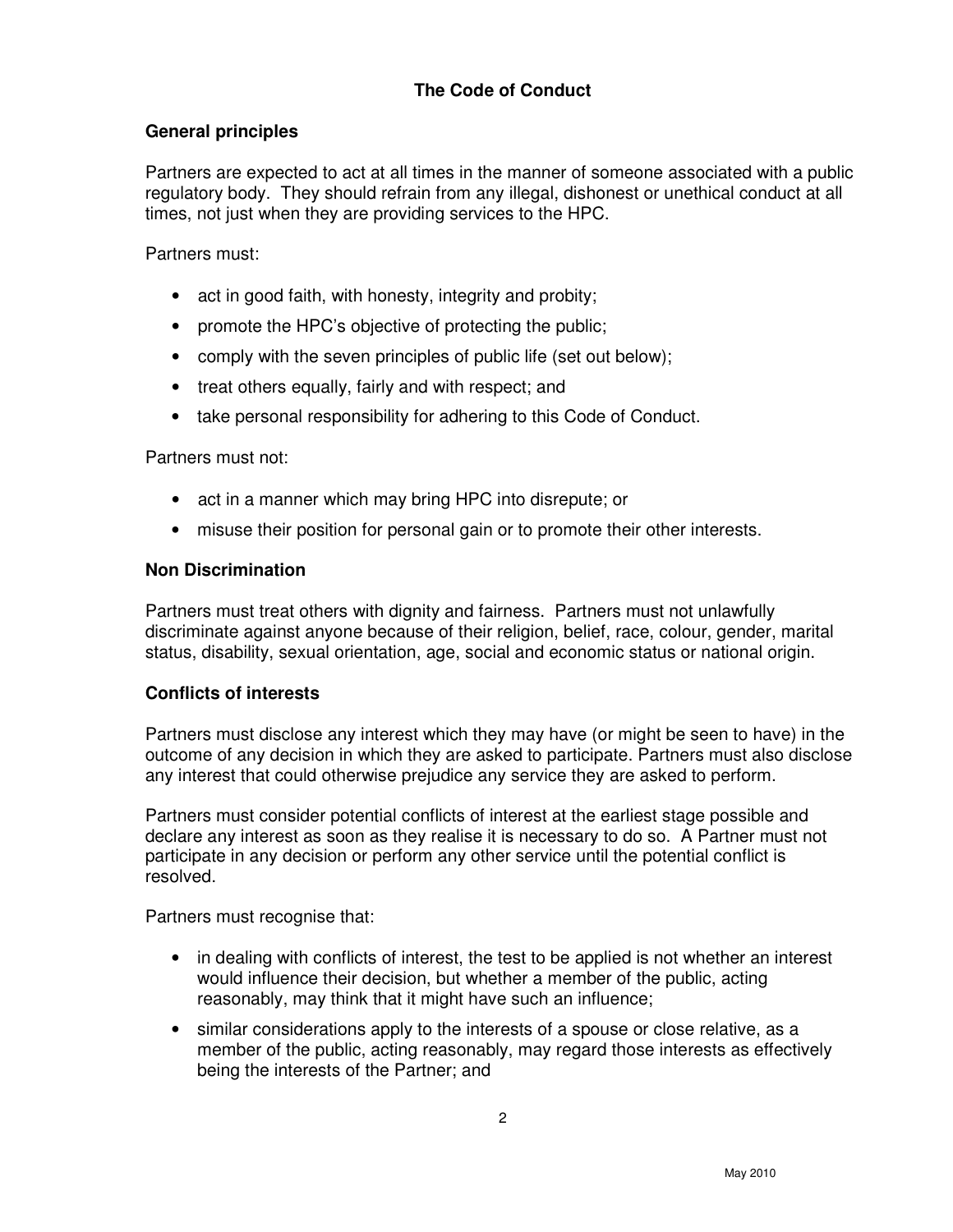• the key principle is the need for transparency in respect of any interest which may be regarded by a member of the public, acting reasonably, as potentially affecting the Partner's objectivity.

A Partner who is unclear about any potential conflict of interest should seek guidance from the HPC Partner Manager.

#### **Confidentiality**

Partners must not disclose or make any other use of confidential information to which they have access other than for a proper purpose relating to the performance of services for the HPC or as required by law.

Partners must take appropriate steps to ensure that confidential papers and information are stored securely.

Partners must promptly notify the HPC Partner Manger of any breach in confidentiality of which they become aware.

A Partner who is unclear about the status of any information should seek guidance from the HPC Partner Manager.

#### **Performance**

Partners must perform their services within the timescales set by the HPC and to a reasonable and appropriate standard.

A Partner who is unable to provide services which are requested by the HPC must notify the relevant HPC employee as soon as possible.

A Partner who is unable to provide services for a prolonged period should notify the HPC Partner Manager.

Partners must not perform services for the HPC:

- whilst on sickness leave or suspended from their employment (unless the employer has provided prior written consent);
- if they are subject to any fitness to practise, disciplinary or similar proceedings;
- in the case of Panel Members and Panel Chairs, if any provision of Rule 8 of the Health Professions Council (Practice Committees and Miscellaneous Amendments) Rules 2009 (suspension of committee membership) applies;
- in any other circumstances which would bring the HPC into disrepute.

## **Training**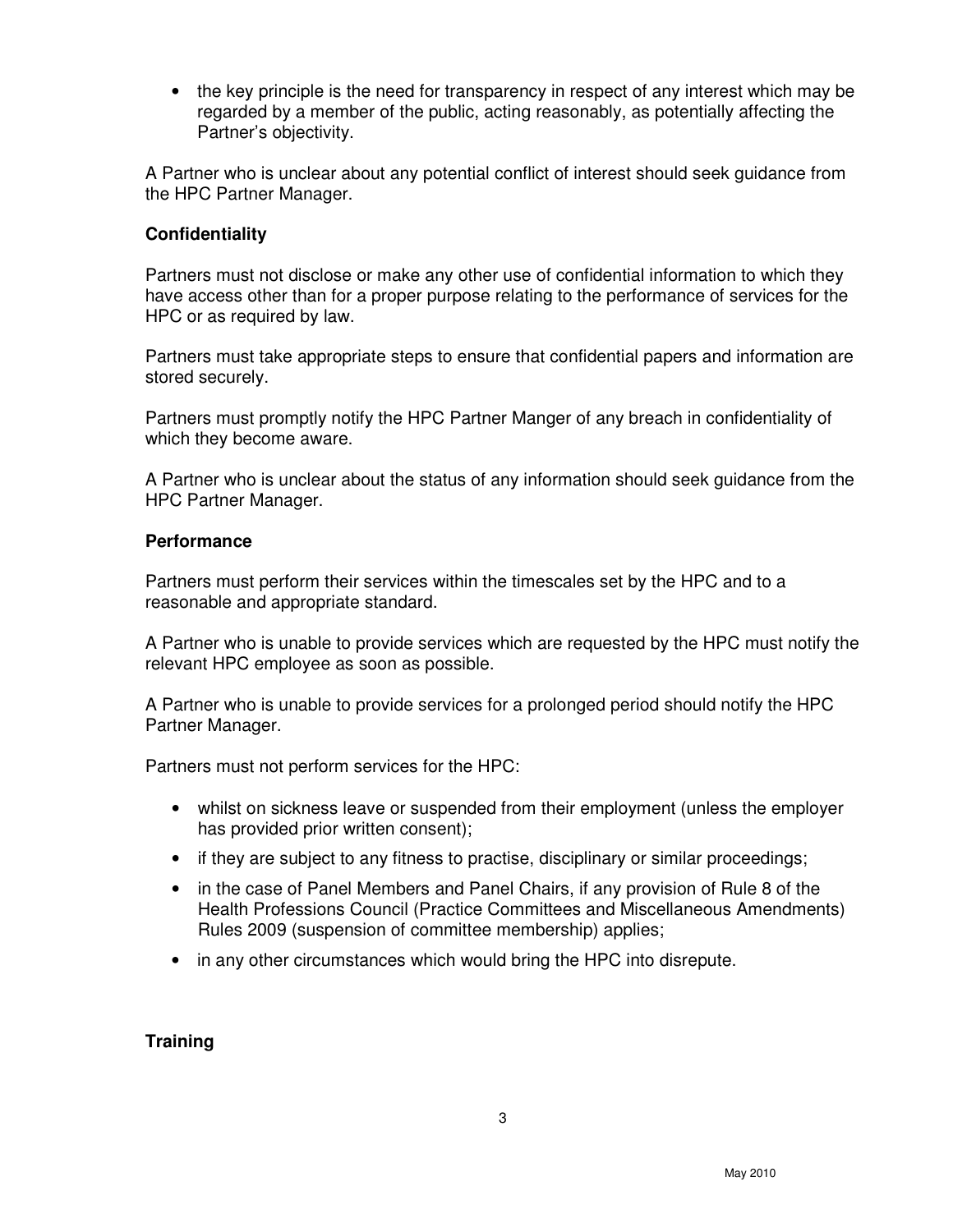Partners are expected to take full advantage of the training opportunities which the HPC provides to enable them to keep up to date with best practice.

Partners must complete their induction and refresher training and a Partner who fails to do so will not be permitted to perform services for the HPC until such time as the training has been undertaken.

A Partner who, without reasonable excuse, persistently fails to attend training is liable to have their contract terminated.

#### **Performance review**

Partners must participate in the HPC's performance review system and comply with the associated procedures.

#### **Fees and Expenses**

Partners must comply with the HPC's policies and procedures for the payment of fees and expenses.

#### **Gifts and hospitality**

Partners must not accept any gift, hospitality or benefit from any person which might be perceived as being capable of improperly influencing any decision the Partner may make on behalf of, or any advice that the Partners may provide to, the HPC.

Partners are personally responsible for the decision to accept any gift, hospitality or benefit and must ensure that their decisions and advice are not improperly influenced by the promise or acceptance of any gift or other inducement.

A Partner who is unsure about the appropriateness of accepting any gift, hospitality or benefit should seek guidance from the HPC Partner Manager.

#### **HPC employees**

Partners must respect all HPC employees and the roles they perform and treat them with courtesy and dignity at all times. It is expected that HPC employees will show the same consideration in return.

A Partner who wishes to commend the work of any HPC employee may speak to the employee concerned. However, a Partner who wishes to raise concerns about the behaviour or performance of an employee should not speak to the employee directly but inform the HPC Director or manager who is responsible for that employee.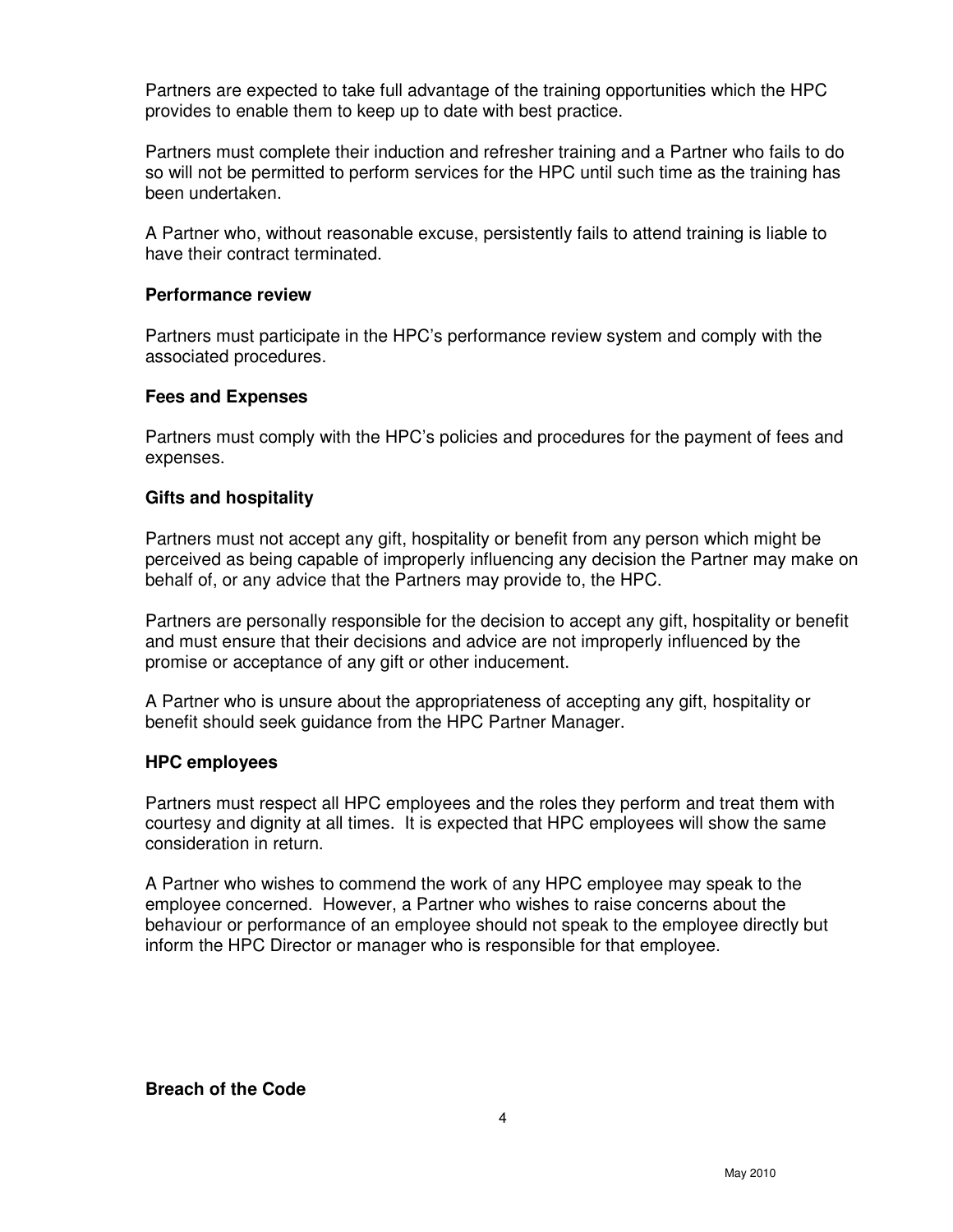Compliance with the Code of Conduct is a contractual obligation.

Minor breaches of this Code will, in the first instance, be dealt with informally by the HPC Partner Manager in conjunction with the relevant HPC Director or manager.

Where there is evidence of a serious, deliberate or continued breach of this Code, formal action may be taken against the Partner concerned, including termination of the Partner's contract.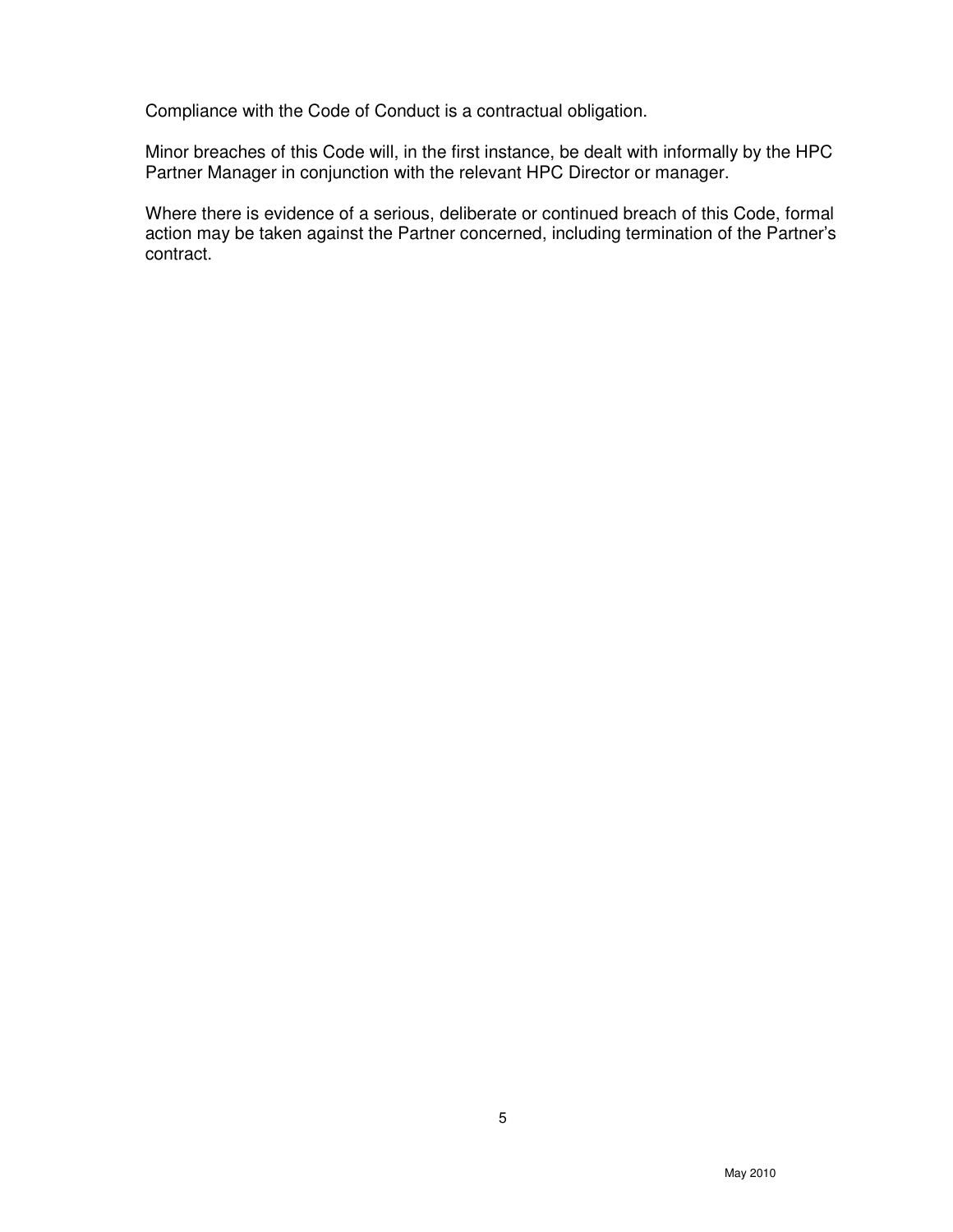# **The Seven Principles of Public Life**

Published by the Committee on Standards in Public Life

www.public-standards.gov.uk

### **Selflessness**

Holders of public office should take decisions solely in terms of the public interest. They should not do so in order to gain financial or other material benefits for themselves, their family, or their friends.

## **Integrity**

Holders of public office should not place themselves under any financial or other obligation to outside individuals or organisations that might influence them in the performance of their official duties.

## **Objectivity**

In carrying out public business, including making public appointments, awarding contracts, or recommending individuals for rewards and benefits, holders of public office should make choices on merit.

## **Accountability**

Holders of public office are accountable for their decisions and actions to the public and must submit themselves to whatever scrutiny is appropriate to their office.

#### **Openness**

Holders of public office should be as open as possible about all the decisions and actions that they take. They should give reasons for their decisions and restrict information only when the wider public interest clearly demands.

## **Honesty**

Holders of public office have a duty to declare any private interests relating to their public duties and to take steps to resolve any conflicts arising in a way that protects the public interest.

#### **Leadership**

Holders of public office should promote and support these principles by leadership and example.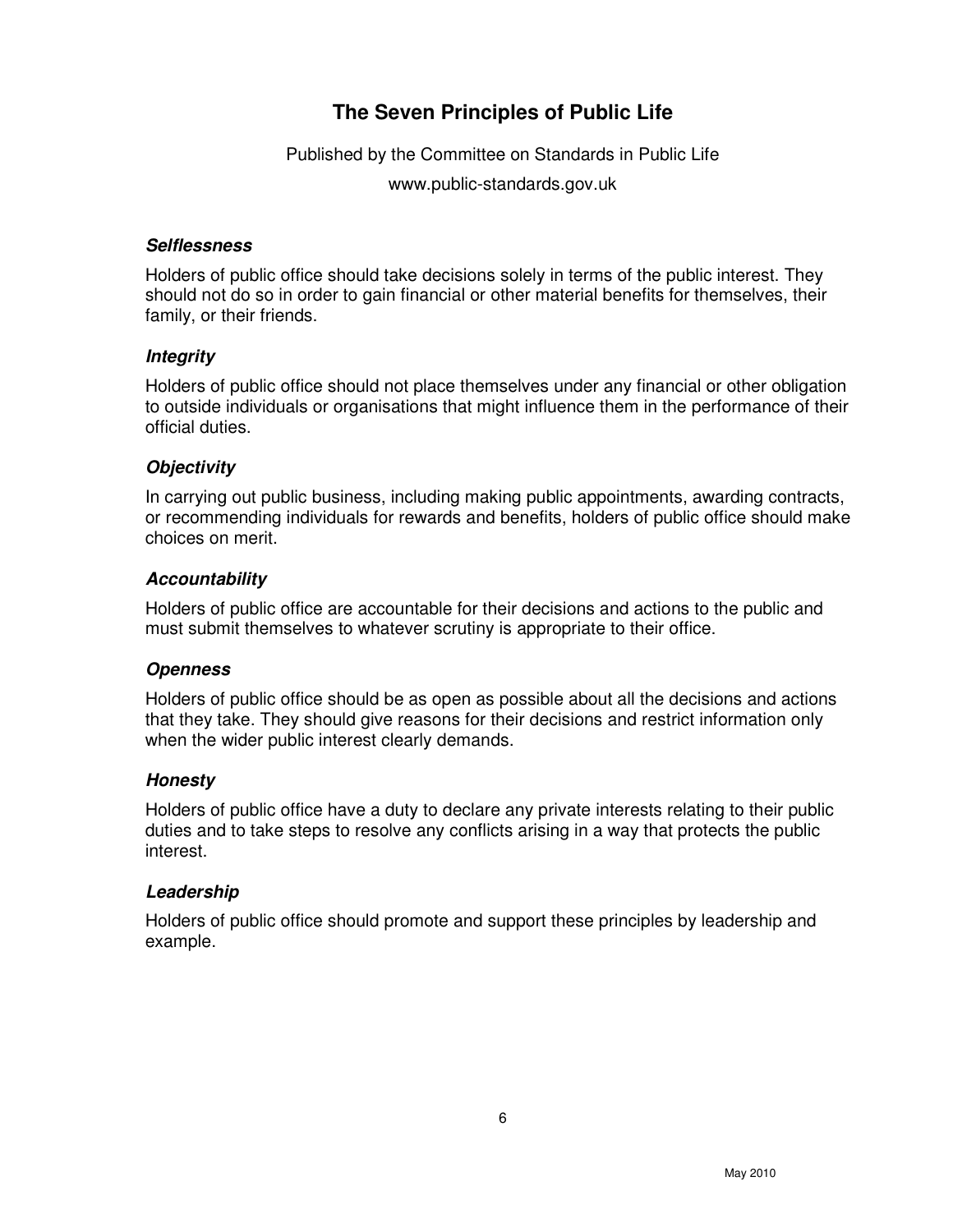#### **Partner complaints and appeals policy**

#### **1 Purpose**

- 1.1 The primary aim of the Partner Complaints Procedure is to help and encourage all partners to achieve and maintain acceptable standards of conduct and performance when providing their services to the HPC and acting on behalf of the HPC.
- 1.2 The HPC, as a statutory body, has a responsibility to advise partners when their conduct, behaviour or competence falls below the standard expected of them. To facilitate this, the following procedures shall apply.
- 1.3 This procedure is designed to ensure that the standards established by the HPC are adhered to by all partners and that partners are dealt with fairly and consistently if they fail to meet those standards. It is hoped that acceptable standards can be achieved by informal discussion, but this procedure does provide for termination of Partner Agreements where there is consistent or repeated failure to achieve and adhere to those standards.
- 1.4 The HPC wishes to provide fair and non-discriminatory process through which allegations relating to sub-standard performance or unprofessional behaviour can be considered and appropriately handled. The formal procedure will be used only when necessary. Whenever possible, informal methods will be used to assist partners achieve and maintain acceptable standards.
- 1.5 The terms of this procedure do not form part of the Partner Agreement between you and the HPC.
- 1.6 The standards with which partners are expected to comply are those set out in the Partners Code of Conduct, Partner Agreement, and Partners Role Brief, not the 'HPC Standards'.

#### **2 Principle and policy**

- 2.1 Before taking action under the Partner Complaints Procedure, a complaint must be received in writing.
- 2.2 This procedure is designed to establish the facts quickly and to assist the HPC to deal consistently with standards issues. All complaints will be investigated by the HPC. This procedure may be implemented at any stage if the complaint received indicates that immediate formal action is appropriate in the circumstances.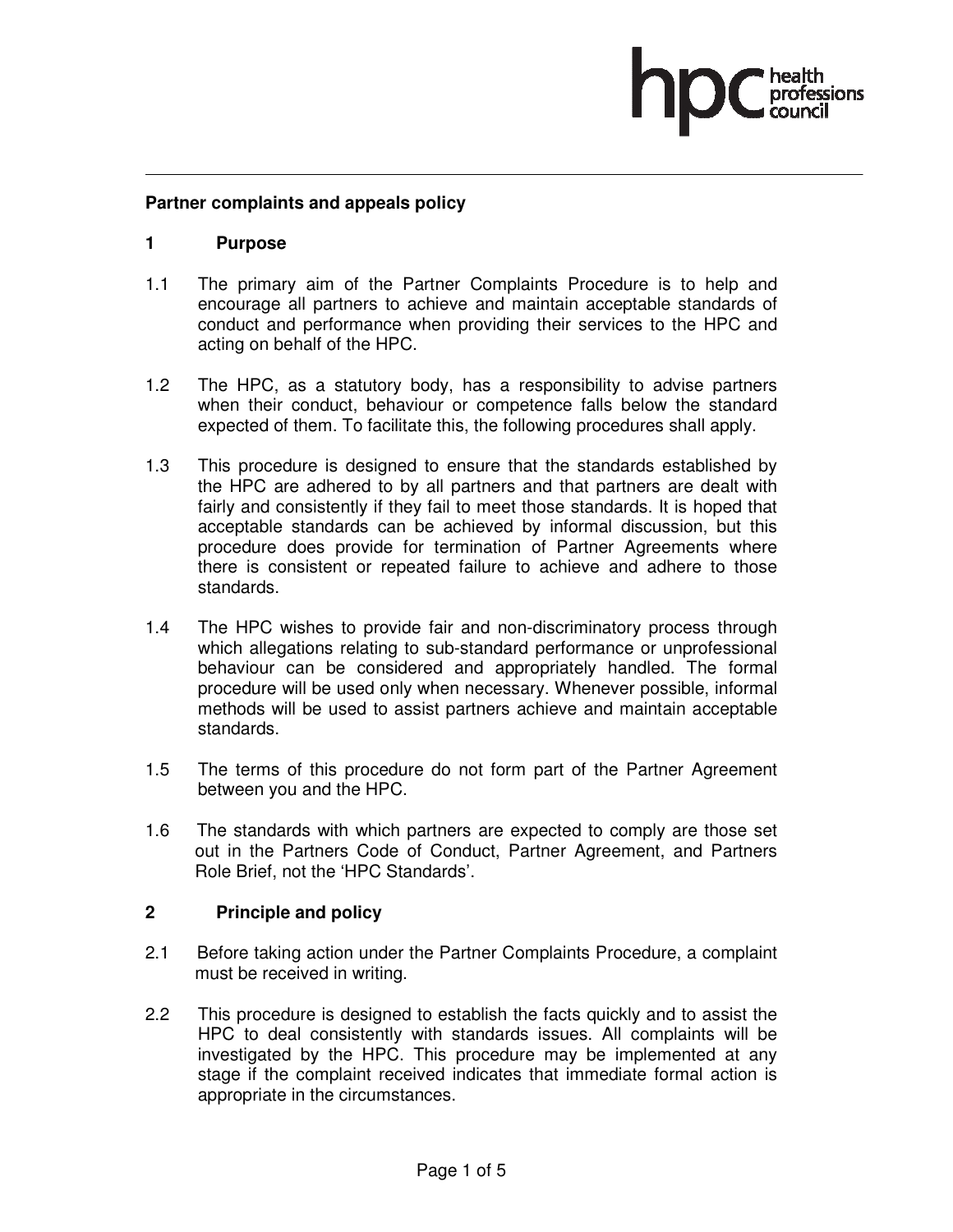- 2.3 The HPC is committed to an equality of opportunity and to providing a working environment that is free of discrimination for its employees and all other organisations with which the HPC works. Partners are therefore required to treat all HPC employees and all other organisations with which the HPC works with dignity and respect.
- 2.4 All partners should familiarise themselves with the HPC's Partner Code of Conduct, which outlines the standards partners are expected to achieve. The Code is not exhaustive or comprehensive. It will be subject to review and amendment from time to time. Partners are expected to comply with the Code in the provision of their services to the HPC.
- 2.5 The HPC will endeavour to provide guidance to partners to enable them to meet the standard expected by the HPC and to provide their services in a competent and effective manner. If partners fall short of those standards, this will be notified to them by way of this procedure, either informally or formally. There are times when the HPC will have to take formal steps to ensure acceptable standards are achieved and maintained. Where appropriate, such formal steps may necessitate termination of the relevant Partner Agreement.
- 2.6 If a Partner Complaint is received relating to a partner's fitness to practise this will be reported directly to the Fitness to Practise Department.

## **3 Responsibilities**

- 3.1 Partners are expected to provide their services with competence and with professionalism at all times. Partners should behave towards each other with respect and should work co-operatively together to ensure effective operation of the organisation.
- 3.2 The relevant Head of Department in conjunction with the Partner Manager will be responsible for dealing with complaints by way of the informal or formal procedure. Should there be a potential conflict of interest the Head of Department may, at their discretion, delegate this responsibility to another Head of Department or another designated individual within the HPC, who will deal with the complaint on their behalf.
- 3.3 The Partner Manager will assist the Head of Department in dealing with complaints made under this procedure and with all steps taken under this complaints procedure.

## **4 Making a complaint**

- 4.1 Complaints under this procedure relating to a partner's behaviour should be made to the Partner Manager, either verbally or in writing.
- 4.2 If necessary, the Partner Manager reserves the right to:
	- ask that a verbal complaint is confirmed in writing;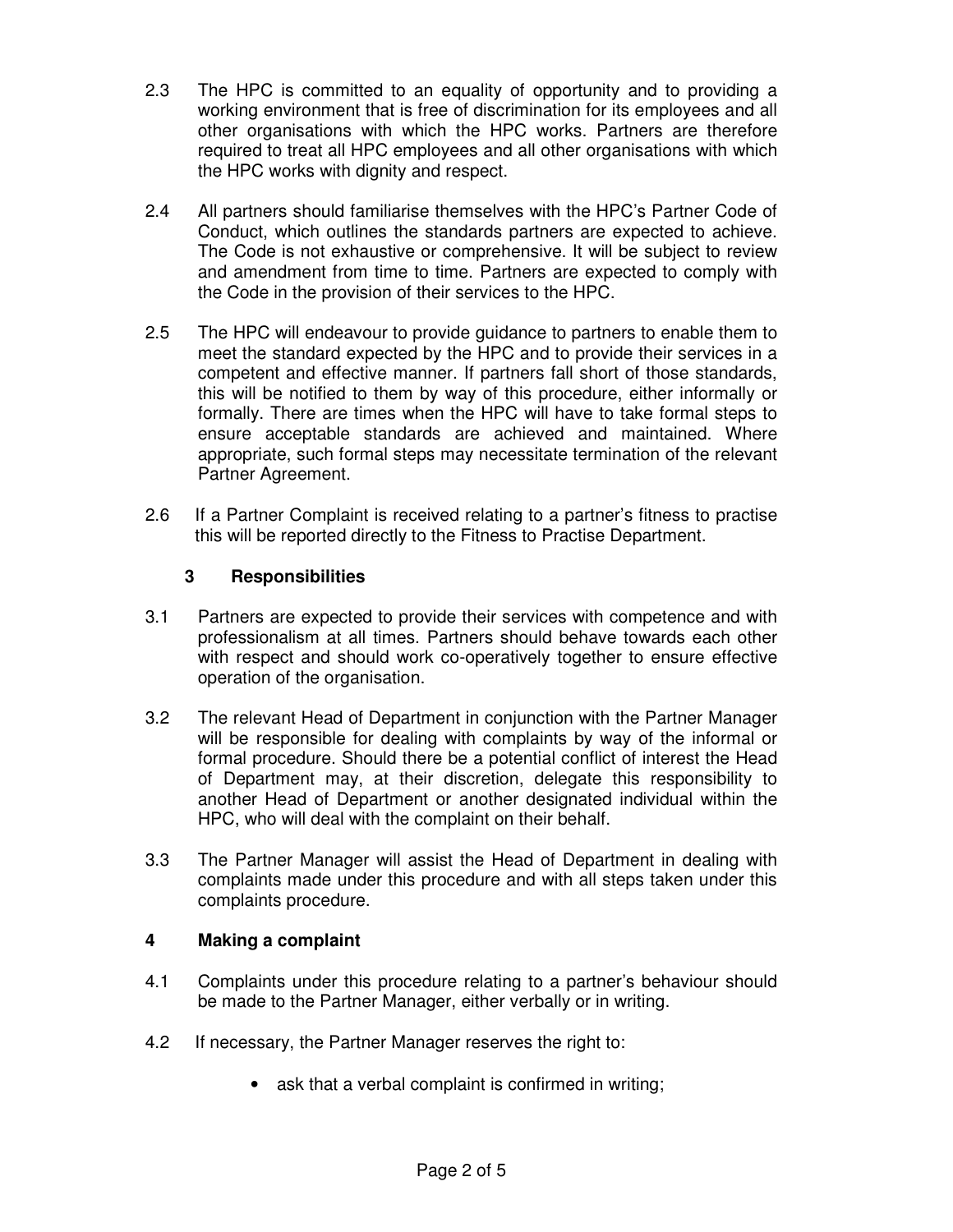- delegate any step of this procedure to the relevant Head of Department;
- request that the complainant provide further and/or sufficient written information to facilitate an investigation; and
- take informal or formal action under this procedure, as appropriate.

## **5 Informal procedure**

- 5.1 If the Partner Manager (or Head of Department) becomes aware of a failure to achieve acceptable standards or a lack of professionalism. In the provision of services, and if appropriate, in the first instance they will contact the partner to discuss this informally. Such discussion will include an exploration of any factors that may be affecting the partner and impacting upon the achievement of acceptable standards. Clarification of the partner's role will be provided and training offered if necessary.
- 5.2 The Partner Manager (or Head of Department) will make a written note on the partner's file of the complaint received (if any), details of the lack of standard or professionalism and any action agreed with the partner by way of remedy.
- 5.3 The Partner Manager will continue to monitor and review the situation to ensure acceptable standards are achieved or will provide training or support as appropriate. However, if the partner does not meet the standard required by the HPC despite the HPC's guidance and assistance, it will be appropriate to commence the formal procedure.

#### **6 Formal procedure**

- 6.1 If a complaint of a more serious nature is made against a partner, or if a partner consistently fails to achieve acceptable standards of performance as required by the HPC in the provision of the services, the formal procedure shall be invoked.
- 6.2 The Head of Department, in conjunction with the Partner Manager, will investigate any allegation of unprofessional behaviour or sub-standard provision of the services. This will include interviewing any witnesses and drawing together any relevant information. Confidentiality will be maintained as far as possible. An investigation is intended to assist the Head of Department establish a fair and balanced view of the facts.
- 6.3 As part of this investigation the Head of Department, in conjunction with the Partner Manager, will write to the partner outlining relevant details of the allegation and a full summary of any complaint received. The Head of Department will either ask for the partner's written comment by way of response or request a meeting to discuss this issue further.
- 6.4 The Head of Department, in conjunction with the Partner Manager, will inform the partner in writing of the decision reached and of any action the Head of Department believes is appropriate in the circumstances.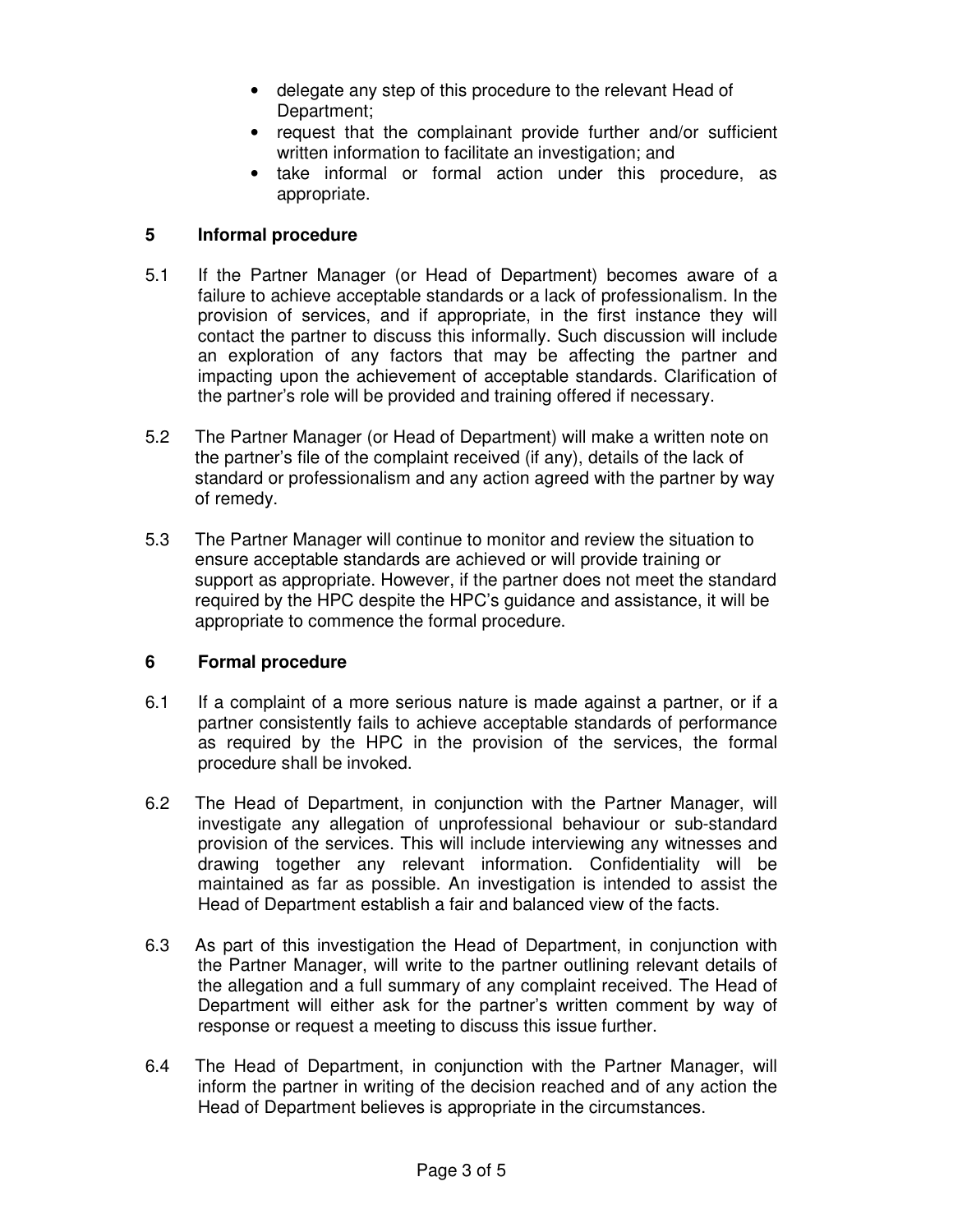- 6.5 The Head of Department will make a note on the partner's file of the allegation, any evidence considered, the decision reached and the reasons for that decision, and any action taken (such as recommendation to attend additional training and/or timeframe for improvement).
- 6.6 The decision reached by the HPC will depend upon the nature of the allegation. Discussions and/or meetings with the partner during the progress of the Complaints Procedure will enable the HPC to determine an appropriate outcome, such decision being related to the nature of the allegation. However, depending upon the seriousness of the allegation one possible outcome may be termination of the Partner Agreement.
- 6.7 Partners have the right of appeal against a Head of Department's and Partner Manager's decision.
- 6.8 Depending upon the nature of the complaint received the HPC reserves the right to not use a partner pending outcome of an investigation. If so, this will be confirmed to them in writing.

## **7 Right of appeal**

- 7.1 If the partner is dissatisfied with the decision reached by the Head of Department at the conclusion of the formal procedure, they should submit a written appeal to the HPC's Chief Executive (or other individual as directed by the Chief Executive) within 10 working days of the date of the Head of Department's decision letter.
- 7.2 The appeal letter should clearly set out the grounds of appeal.
- 7.3 If the partner wishes to meet with the Chief Executive to discuss their appeal, this should be confirmed in the appeal letter. If so, the Chief Executive will arrange to meet the partner, usually within 15 days of the date of the appeal letter.
- 7.4 In relation to documents to be considered at the appeal meeting, at least five days prior to the date of the meeting both the partner and the Chief Executive should provide to the other copies of any documents to which they wish to refer.
- 7.5 Prior to the appeal meeting the Chief Executive will review the information gathered as part of the Partner Manager's investigation and the decision reached by the Head of Department.
- 7.6 At the appeal hearing the partner should verbally explain the grounds of appeal. The Head of Department will then explain the basis for the decision reached at the conclusion of the formal procedure.
- 7.7 Partners who wish to be accompanied at the appeal meeting by another HPC Partner (excluding legal assessors) should notify the Chief Executive of the identity of their companion at least five days prior to the date of the appeal meeting (if any is held). However, companions cannot answer questions on the partner's behalf nor act as representative for the partner.